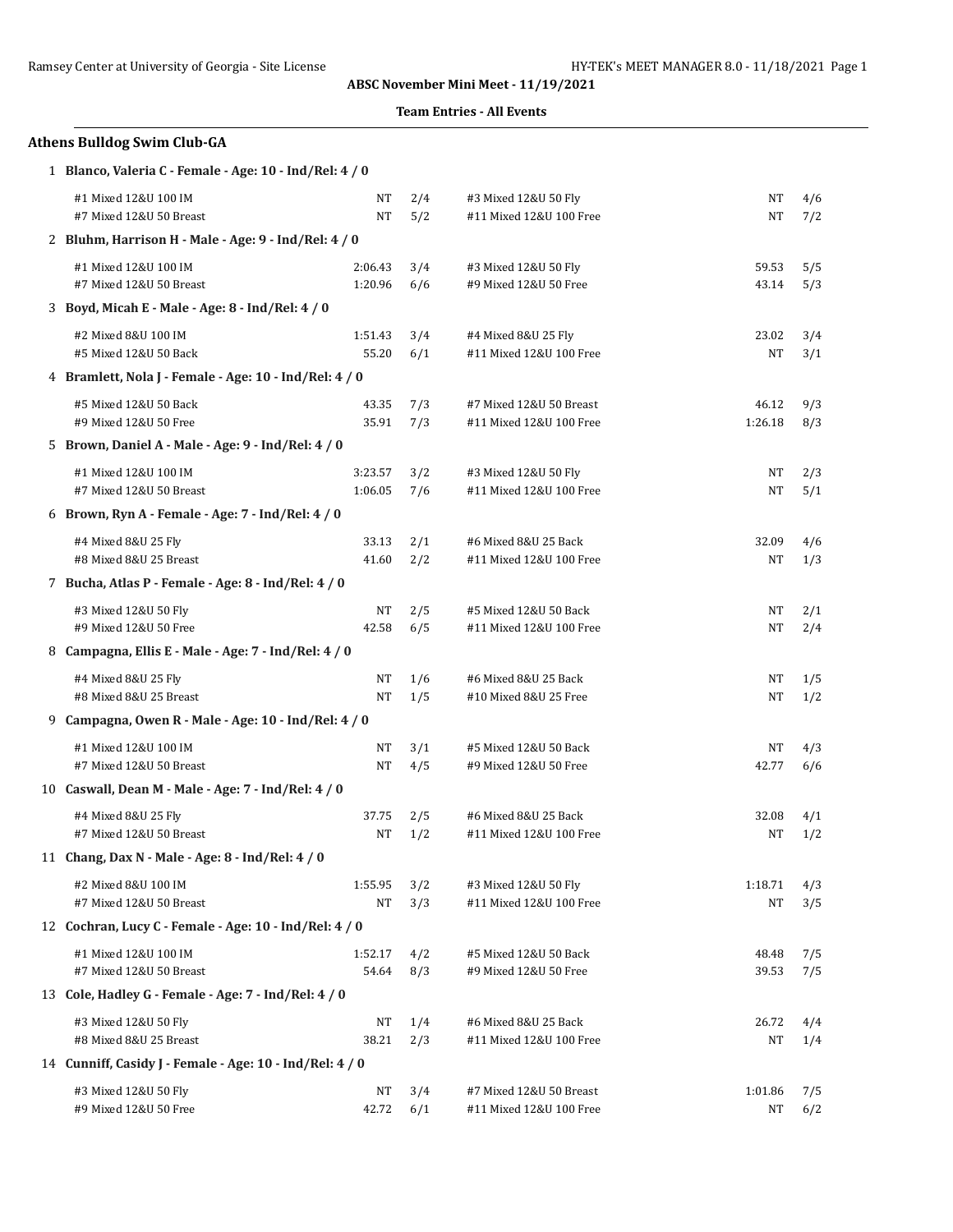## **Team Entries - All Events**

# **Athens Bulldog Swim Club-GA**

|  | 15 Dennison, Arden D - Female - Age: 8 - Ind/Rel: 4 / 0 |
|--|---------------------------------------------------------|
|--|---------------------------------------------------------|

| #2 Mixed 8&U 100 IM                                       | NT        | 2/4 | #5 Mixed 12&U 50 Back   | NΤ        | 2/2 |  |  |  |
|-----------------------------------------------------------|-----------|-----|-------------------------|-----------|-----|--|--|--|
| #7 Mixed 12&U 50 Breast                                   | NT        | 2/1 | #10 Mixed 8&U 25 Free   | 22.51     | 3/2 |  |  |  |
| 16 Dillies, Andréas - Male - Age: 11 - Ind/Rel: 4 / 0     |           |     |                         |           |     |  |  |  |
| #3 Mixed 12&U 50 Fly                                      | NT        | 4/2 | #5 Mixed 12&U 50 Back   | 1:05.75   | 5/4 |  |  |  |
| #7 Mixed 12&U 50 Breast                                   | 48.59     | 9/4 | #11 Mixed 12&U 100 Free | 1:53.77   | 8/5 |  |  |  |
| 17 Dorman, Lane O - Female - Age: 8 - Ind/Rel: 4 / 0      |           |     |                         |           |     |  |  |  |
| #2 Mixed 8&U 100 IM                                       | 1:50.03   | 3/3 | #5 Mixed 12&U 50 Back   | 53.41     | 6/2 |  |  |  |
| #7 Mixed 12&U 50 Breast                                   | 55.35     | 8/4 | #11 Mixed 12&U 100 Free | 1:40.88   | 8/4 |  |  |  |
| 18 Downs, Emoni K - Female - Age: 8 - Ind/Rel: 4 / 0      |           |     |                         |           |     |  |  |  |
| #2 Mixed 8&U 100 IM                                       | NT        | 2/3 | #4 Mixed 8&U 25 Fly     | 32.02     | 2/4 |  |  |  |
| #8 Mixed 8&U 25 Breast                                    | <b>NT</b> | 2/6 | #9 Mixed 12&U 50 Free   | NT        | 2/1 |  |  |  |
| 19 Fairman, Jane E - Female - Age: 10 - Ind/Rel: 4 / 0    |           |     |                         |           |     |  |  |  |
| #1 Mixed 12&U 100 IM                                      | NT        | 1/5 | #5 Mixed 12&U 50 Back   | NT        | 2/5 |  |  |  |
| #7 Mixed 12&U 50 Breast                                   | NT        | 2/5 | #9 Mixed 12&U 50 Free   | 1:03.09   | 2/5 |  |  |  |
| 20 Graichen, Kate P - Female - Age: 11 - Ind/Rel: 4 / 0   |           |     |                         |           |     |  |  |  |
| #1 Mixed 12&U 100 IM                                      | 1:44.96   | 4/3 | #5 Mixed 12&U 50 Back   | 48.65     | 7/1 |  |  |  |
| #7 Mixed 12&U 50 Breast                                   | 55.51     | 8/2 | #11 Mixed 12&U 100 Free | 1:44.16   | 8/2 |  |  |  |
| 21 Green, Abby K - Female - Age: 10 - Ind/Rel: 4 / 0      |           |     |                         |           |     |  |  |  |
| #3 Mixed 12&U 50 Fly                                      | NT        | 3/3 | #5 Mixed 12&U 50 Back   | NT        | 4/6 |  |  |  |
| #7 Mixed 12&U 50 Breast                                   | <b>NT</b> | 4/6 | #11 Mixed 12&U 100 Free | <b>NT</b> | 6/6 |  |  |  |
| 22 Green, Grace M - Female - Age: 11 - Ind/Rel: 4 / 0     |           |     |                         |           |     |  |  |  |
| #5 Mixed 12&U 50 Back                                     | NT        | 4/1 | #7 Mixed 12&U 50 Breast | NT        | 5/1 |  |  |  |
| #9 Mixed 12&U 50 Free                                     | 45.66     | 5/5 | #11 Mixed 12&U 100 Free | NT        | 7/1 |  |  |  |
| 23 Green, Zackary T - Male - Age: 10 - Ind/Rel: 4 / 0     |           |     |                         |           |     |  |  |  |
| #5 Mixed 12&U 50 Back                                     | NT        | 3/1 | #7 Mixed 12&U 50 Breast | NT        | 4/4 |  |  |  |
| #9 Mixed 12&U 50 Free                                     | 53.27     | 4/6 | #11 Mixed 12&U 100 Free | NT        | 6/1 |  |  |  |
| 24 Hamel, Amelia R - Female - Age: 9 - Ind/Rel: 4 / 0     |           |     |                         |           |     |  |  |  |
| #1 Mixed 12&U 100 IM                                      | 2:05.19   | 4/6 | #7 Mixed 12&U 50 Breast | 52.70     | 9/5 |  |  |  |
| #9 Mixed 12&U 50 Free                                     | 45.48     | 5/2 | #11 Mixed 12&U 100 Free | 2:11.57   | 8/1 |  |  |  |
| 25 Hamel, June E - Female - Age: 7 - Ind/Rel: 4 / 0       |           |     |                         |           |     |  |  |  |
| #4 Mixed 8&U 25 Fly                                       | NT        | 1/4 | #6 Mixed 8&U 25 Back    | 46.36     | 1/4 |  |  |  |
| #8 Mixed 8&U 25 Breast                                    | 35.24     | 3/6 | #10 Mixed 8&U 25 Free   | 41.24     | 2/2 |  |  |  |
| 26 Harris, Mark D - Male - Age: 11 - Ind/Rel: 4 / 0       |           |     |                         |           |     |  |  |  |
| #3 Mixed 12&U 50 Fly                                      | NT        | 4/4 | #5 Mixed 12&U 50 Back   | 57.89     | 6/6 |  |  |  |
| #7 Mixed 12&U 50 Breast                                   | 58.81     | 7/3 | #11 Mixed 12&U 100 Free | NT        | 8/6 |  |  |  |
| 27 Heidesch, Claire E - Female - Age: 12 - Ind/Rel: 4 / 0 |           |     |                         |           |     |  |  |  |
| #1 Mixed 12&U 100 IM                                      | NT        | 1/6 | #5 Mixed 12&U 50 Back   | 1:07.77   | 5/2 |  |  |  |
| #7 Mixed 12&U 50 Breast                                   | 1:10.39   | 6/3 | #9 Mixed 12&U 50 Free   | 1:04.22   | 2/2 |  |  |  |
| 28 Hilkert, Stella J - Female - Age: 9 - Ind/Rel: 4 / 0   |           |     |                         |           |     |  |  |  |
| #3 Mixed 12&U 50 Fly                                      | NT        | 3/6 | #5 Mixed 12&U 50 Back   | NΤ        | 2/3 |  |  |  |
| #7 Mixed 12&U 50 Breast                                   | NT        | 1/4 | #11 Mixed 12&U 100 Free | NΤ        | 4/4 |  |  |  |
|                                                           |           |     |                         |           |     |  |  |  |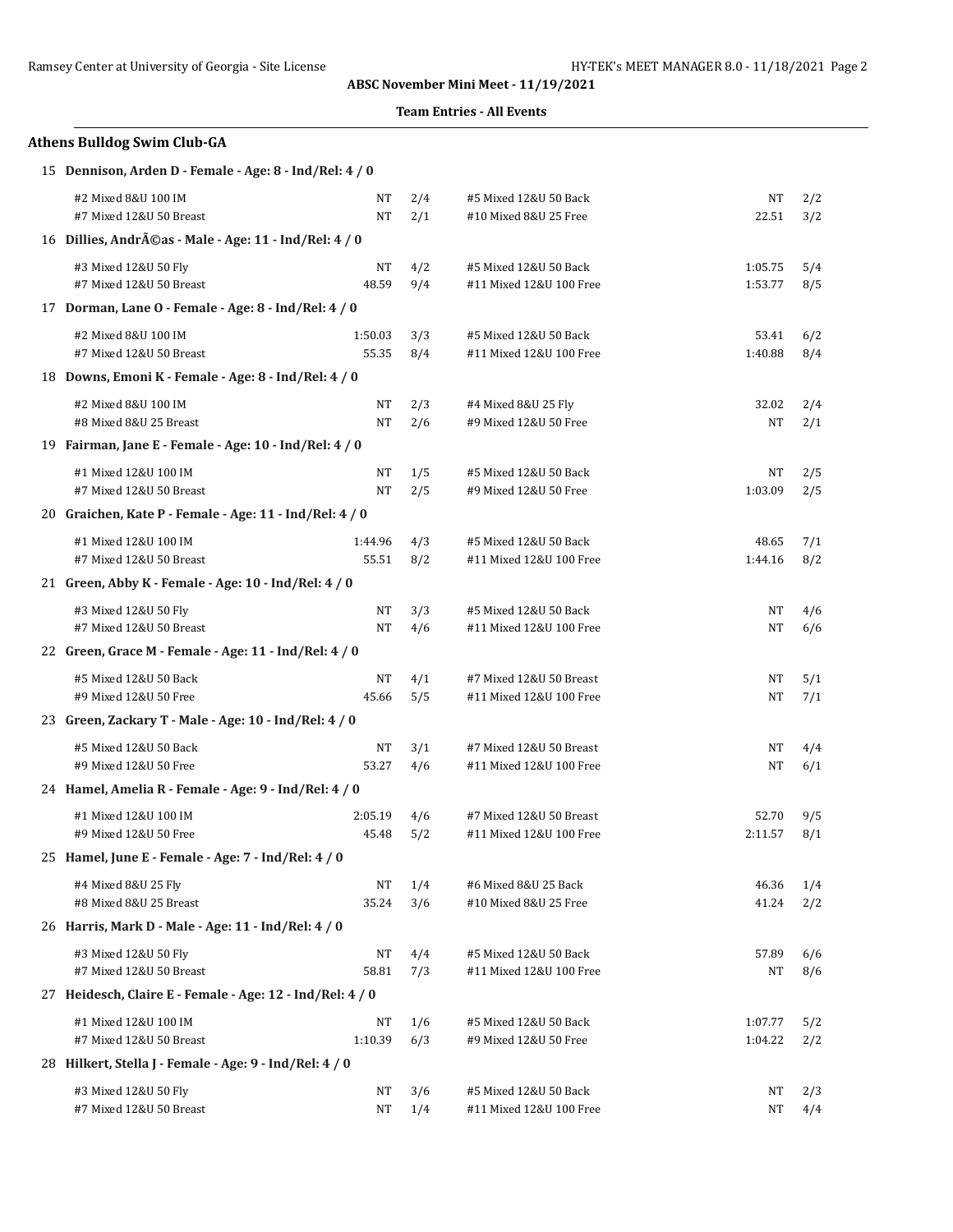## **Team Entries - All Events**

# **Athens Bulldog Swim Club-GA** 29 **Hill, Hugh K - Male - Age: 10 - Ind/Rel: 4 / 0**

| #1 Mixed 12&U 100 IM                                       | 2:06.06 | 3/3 | #3 Mixed 12&U 50 Fly    | 1:14.63 | 5/6 |
|------------------------------------------------------------|---------|-----|-------------------------|---------|-----|
| #7 Mixed 12&U 50 Breast                                    | 54.53   | 9/6 | #9 Mixed 12&U 50 Free   | 52.67   | 4/5 |
| 30 Johnson, Juliet E - Female - Age: 8 - Ind/Rel: 4 / 0    |         |     |                         |         |     |
| #2 Mixed 8&U 100 IM                                        | 2:08.01 | 3/5 | #6 Mixed 8&U 25 Back    | NT      | 2/4 |
| #7 Mixed 12&U 50 Breast                                    | 1:00.62 | 7/2 | #10 Mixed 8&U 25 Free   | 21.96   | 3/3 |
| 31 Johnson, Lil P - Female - Age: 10 - Ind/Rel: 4 / 0      |         |     |                         |         |     |
| #1 Mixed 12&U 100 IM                                       | 1:45.37 | 4/4 | #3 Mixed 12&U 50 Fly    | 51.79   | 5/3 |
| #7 Mixed 12&U 50 Breast                                    | 50.42   | 9/2 | #9 Mixed 12&U 50 Free   | 41.54   | 6/3 |
| 32 King, Ethan D - Male - Age: 9 - Ind/Rel: 4 / 0          |         |     |                         |         |     |
| #3 Mixed 12&U 50 Fly                                       | NT      | 2/2 | #5 Mixed 12&U 50 Back   | NΤ      | 3/6 |
| #7 Mixed 12&U 50 Breast                                    | NT      | 3/6 | #11 Mixed 12&U 100 Free | NT      | 4/5 |
| 33 Kirkland, Ashton B - Male - Age: 6 - Ind/Rel: 4 / 0     |         |     |                         |         |     |
| #2 Mixed 8&U 100 IM                                        | NT      | 1/5 | #4 Mixed 8&U 25 Fly     | 29.60   | 3/5 |
| #8 Mixed 8&U 25 Breast                                     | 35.85   | 3/1 | #10 Mixed 8&U 25 Free   | 27.29   | 3/5 |
| 34 Kirkland, Meyers W - Male - Age: 6 - Ind/Rel: 4 / 0     |         |     |                         |         |     |
| #4 Mixed 8&U 25 Fly                                        | 37.60   | 2/3 | #6 Mixed 8&U 25 Back    | 34.92   | 3/5 |
| #7 Mixed 12&U 50 Breast                                    | NT      | 1/5 | #10 Mixed 8&U 25 Free   | 34.64   | 2/4 |
| 35 Kirkland, Walker H - Male - Age: 6 - Ind/Rel: 4 / 0     |         |     |                         |         |     |
| #2 Mixed 8&U 100 IM                                        | NT      | 1/2 | #4 Mixed 8&U 25 Fly     | 30.43   | 3/2 |
| #6 Mixed 8&U 25 Back                                       | 32.63   | 3/4 | #9 Mixed 12&U 50 Free   | NΤ      | 1/2 |
| 36 Kong, Sean P - Male - Age: 10 - Ind/Rel: 4 / 0          |         |     |                         |         |     |
| #1 Mixed 12&U 100 IM                                       | NT      | 2/6 | #3 Mixed 12&U 50 Fly    | NT      | 4/1 |
| #5 Mixed 12&U 50 Back                                      | NT      | 3/3 | #9 Mixed 12&U 50 Free   | 1:04.94 | 2/3 |
| 37 Koons, Emeline D - Female - Age: 10 - Ind/Rel: 4 / 0    |         |     |                         |         |     |
| #1 Mixed 12&U 100 IM                                       | NT      | 2/2 | #5 Mixed 12&U 50 Back   | 52.19   | 6/3 |
| #7 Mixed 12&U 50 Breast                                    | 55.74   | 8/1 | #11 Mixed 12&U 100 Free | NT      | 7/3 |
| 38 Lavender, Frazier N - Male - Age: 11 - Ind/Rel: 4 / 0   |         |     |                         |         |     |
| #5 Mixed 12&U 50 Back                                      | 1:09.09 | 5/1 | #7 Mixed 12&U 50 Breast | NT      | 4/1 |
| #9 Mixed 12&U 50 Free                                      | 55.65   | 3/3 | #11 Mixed 12&U 100 Free | NT      | 7/5 |
| 39 Lee, Bennet F - Male - Age: 7 - Ind/Rel: 4 / 0          |         |     |                         |         |     |
| #4 Mixed 8&U 25 Fly                                        | 47.97   | 2/6 | #5 Mixed 12&U 50 Back   | NT      | 1/2 |
| #9 Mixed 12&U 50 Free                                      | NT      | 1/4 | #10 Mixed 8&U 25 Free   | 39.70   | 2/5 |
| 40 Li, Jacob Y - Male - Age: 8 - Ind/Rel: 4 / 0            |         |     |                         |         |     |
| #3 Mixed 12&U 50 Fly                                       | NΤ      | 2/6 | #5 Mixed 12&U 50 Back   | NΤ      | 2/4 |
| #7 Mixed 12&U 50 Breast                                    | NT      | 2/2 | #11 Mixed 12&U 100 Free | NT      | 3/6 |
| 41 Lindstrom, Harper M - Female - Age: 10 - Ind/Rel: 4 / 0 |         |     |                         |         |     |
| #3 Mixed 12&U 50 Fly                                       | NΤ      | 3/2 | #5 Mixed 12&U 50 Back   | 59.42   | 5/3 |
| #9 Mixed 12&U 50 Free                                      | 39.62   | 7/1 | #11 Mixed 12&U 100 Free | NT      | 5/4 |
| 42 Malutinok, Lucy F - Female - Age: 9 - Ind/Rel: 4 / 0    |         |     |                         |         |     |
| #1 Mixed 12&U 100 IM                                       | NT      | 1/2 | #3 Mixed 12&U 50 Fly    | NΤ      | 3/5 |
| #7 Mixed 12&U 50 Breast                                    | 1:03.62 | 7/1 | #9 Mixed 12&U 50 Free   | 48.63   | 5/6 |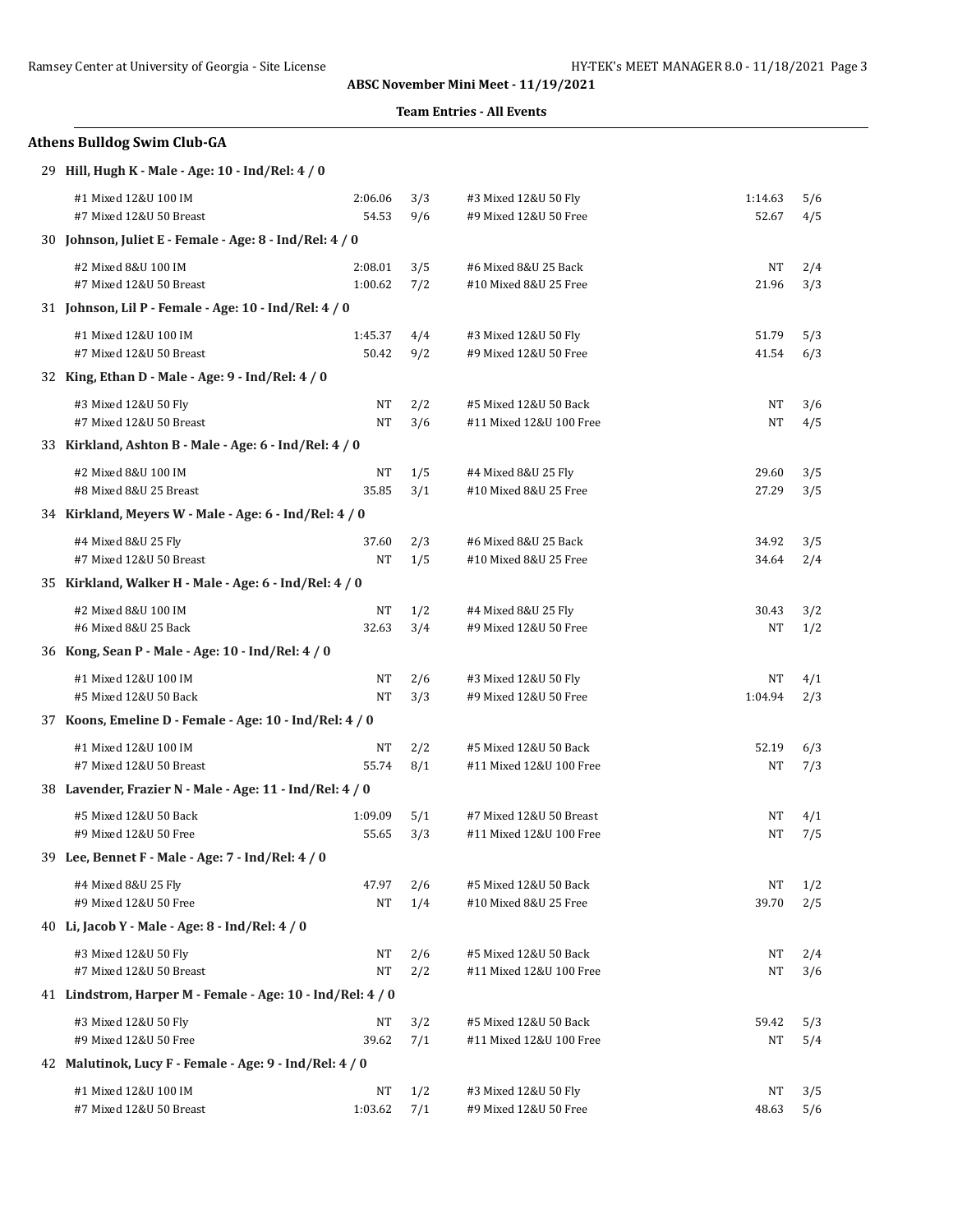## **Team Entries - All Events**

| <b>Athens Bulldog Swim Club-GA</b>                        |                    |            |                                                    |                  |            |  |  |  |  |
|-----------------------------------------------------------|--------------------|------------|----------------------------------------------------|------------------|------------|--|--|--|--|
| 43 Matthews, Athena S - Female - Age: 8 - Ind/Rel: 4 / 0  |                    |            |                                                    |                  |            |  |  |  |  |
| #2 Mixed 8&U 100 IM<br>#7 Mixed 12&U 50 Breast            | 2:46.85<br>NT      | 3/1<br>2/4 | #4 Mixed 8&U 25 Fly<br>#11 Mixed 12&U 100 Free     | 27.39<br>NT      | 3/3<br>2/2 |  |  |  |  |
| 44 McAuliff, Ethan R - Male - Age: 8 - Ind/Rel: 4 / 0     |                    |            |                                                    |                  |            |  |  |  |  |
| #4 Mixed 8&U 25 Fly<br>#8 Mixed 8&U 25 Breast             | NT<br>NT           | 1/5<br>1/4 | #6 Mixed 8&U 25 Back<br>#10 Mixed 8&U 25 Free      | 1:30.99<br>56.55 | 1/2<br>1/4 |  |  |  |  |
| 45 McCullough, Aly R - Female - Age: 8 - Ind/Rel: 4 / 0   |                    |            |                                                    |                  |            |  |  |  |  |
| #2 Mixed 8&U 100 IM<br>#8 Mixed 8&U 25 Breast             | NT<br>37.02        | 2/1<br>2/1 | #6 Mixed 8&U 25 Back<br>#11 Mixed 12&U 100 Free    | 28.51<br>NΤ      | 4/5<br>4/1 |  |  |  |  |
| 46 McCullough, Nolan E - Male - Age: 10 - Ind/Rel: 4 / 0  |                    |            |                                                    |                  |            |  |  |  |  |
| #1 Mixed 12&U 100 IM<br>#7 Mixed 12&U 50 Breast           | 1:58.70<br>NT      | 4/5<br>5/4 | #3 Mixed 12&U 50 Fly<br>#9 Mixed 12&U 50 Free      | 1:00.36<br>38.38 | 5/1<br>7/4 |  |  |  |  |
| 47 Miller, Emily J - Female - Age: 10 - Ind/Rel: 4 / 0    |                    |            |                                                    |                  |            |  |  |  |  |
| #1 Mixed 12&U 100 IM<br>#7 Mixed 12&U 50 Breast           | NT<br>1:00.15      | 2/1<br>7/4 | #5 Mixed 12&U 50 Back<br>#9 Mixed 12&U 50 Free     | 49.88<br>45.91   | 7/6<br>5/1 |  |  |  |  |
| 48 Miller, Miles R - Male - Age: 8 - Ind/Rel: 4 / 0       |                    |            |                                                    |                  |            |  |  |  |  |
| #2 Mixed 8&U 100 IM<br>#8 Mixed 8&U 25 Breast             | NT<br>NT           | 3/6<br>3/4 | #6 Mixed 8&U 25 Back<br>#10 Mixed 8&U 25 Free      | NΤ<br>NΤ         | 2/5<br>3/4 |  |  |  |  |
| 49 Osburn, Cora A - Female - Age: 12 - Ind/Rel: 4 / 0     |                    |            |                                                    |                  |            |  |  |  |  |
| #1 Mixed 12&U 100 IM<br>#7 Mixed 12&U 50 Breast           | NT<br>NT           | 3/5<br>4/3 | #5 Mixed 12&U 50 Back<br>#11 Mixed 12&U 100 Free   | NΤ<br>NT         | 3/5<br>6/4 |  |  |  |  |
| 50 Payne, Kaleigh E - Female - Age: 11 - Ind/Rel: 4 / 0   |                    |            |                                                    |                  |            |  |  |  |  |
| #1 Mixed 12&U 100 IM<br>#7 Mixed 12&U 50 Breast           | NT<br>56.07        | 2/3<br>8/6 | #5 Mixed 12&U 50 Back<br>#11 Mixed 12&U 100 Free   | 54.41<br>NT      | 6/5<br>7/6 |  |  |  |  |
| 51 Payne, Karoline E - Female - Age: 10 - Ind/Rel: 4 / 0  |                    |            |                                                    |                  |            |  |  |  |  |
| #5 Mixed 12&U 50 Back<br>#9 Mixed 12&U 50 Free            | 1:09.84<br>1:03.23 | 5/6<br>3/2 | #7 Mixed 12&U 50 Breast<br>#11 Mixed 12&U 100 Free | 1:15.10<br>NT    | 6/5<br>2/3 |  |  |  |  |
| 52 Peters, Daniel M - Male - Age: 7 - Ind/Rel: 4 / 0      |                    |            |                                                    |                  |            |  |  |  |  |
| #2 Mixed 8&U 100 IM<br>#6 Mixed 8&U 25 Back               | NT<br>40.35        | 1/4<br>1/3 | #4 Mixed 8&U 25 Fly<br>#10 Mixed 8&U 25 Free       | NT<br>33.00      | 1/2<br>3/1 |  |  |  |  |
| 53 Phillips, Lindy R - Female - Age: 7 - Ind/Rel: 4 / 0   |                    |            |                                                    |                  |            |  |  |  |  |
| #4 Mixed 8&U 25 Fly<br>#8 Mixed 8&U 25 Breast             | 30.57<br>31.01     | 3/6<br>3/5 | #6 Mixed 8&U 25 Back<br>#9 Mixed 12&U 50 Free      | 32.93<br>58.80   | 3/2<br>3/5 |  |  |  |  |
| 54 Powers, Owen W - Male - Age: 9 - Ind/Rel: 4 / 0        |                    |            |                                                    |                  |            |  |  |  |  |
| #1 Mixed 12&U 100 IM<br>#7 Mixed 12&U 50 Breast           | NT<br>1:16.73      | 1/4<br>6/1 | #5 Mixed 12&U 50 Back<br>#11 Mixed 12&U 100 Free   | 1:07.98<br>NΤ    | 5/5<br>5/6 |  |  |  |  |
| 55 Reed, Gavin C - Male - Age: 9 - Ind/Rel: 4 / 0         |                    |            |                                                    |                  |            |  |  |  |  |
| #3 Mixed 12&U 50 Fly<br>#9 Mixed 12&U 50 Free             | NT<br>44.38        | 2/4<br>5/4 | #7 Mixed 12&U 50 Breast<br>#11 Mixed 12&U 100 Free | NΤ<br>NΤ         | 3/1<br>4/2 |  |  |  |  |
| 56 Shaffer, Adelaina M - Female - Age: 9 - Ind/Rel: 4 / 0 |                    |            |                                                    |                  |            |  |  |  |  |
| #1 Mixed 12&U 100 IM<br>#7 Mixed 12&U 50 Breast           | 2:03.94<br>1:11.42 | 4/1<br>6/4 | #3 Mixed 12&U 50 Fly<br>#9 Mixed 12&U 50 Free      | 55.85<br>49.68   | 5/4<br>4/4 |  |  |  |  |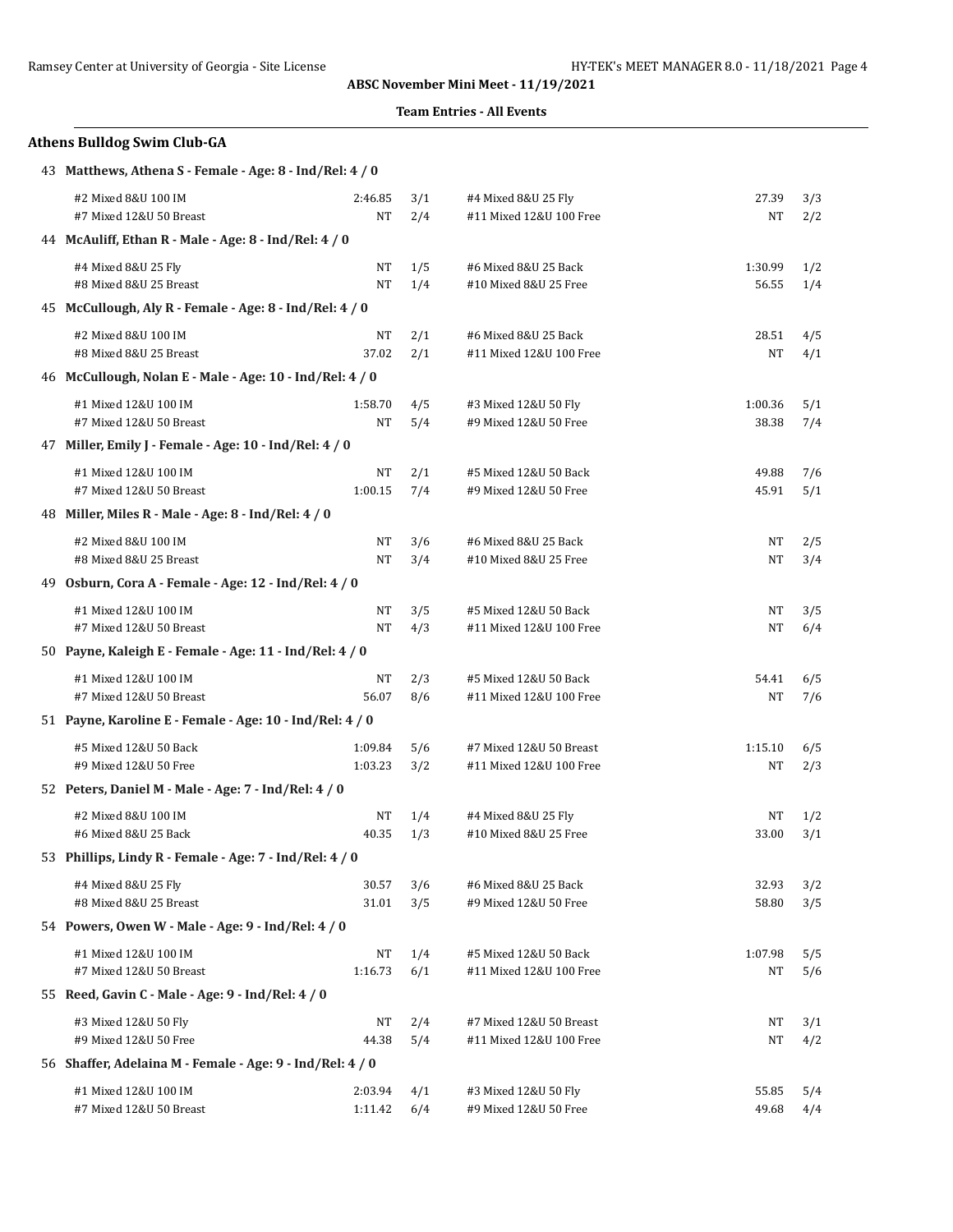## **Team Entries - All Events**

# **Athens Bulldog Swim Club-GA**

|  | 57 Sharpton, Brynn - Female - Age: 9 - Ind/Rel: 4 / 0 |  |  |  |  |  |  |
|--|-------------------------------------------------------|--|--|--|--|--|--|
|--|-------------------------------------------------------|--|--|--|--|--|--|

| #1 Mixed 12&U 100 IM                                             | NT                                               | 1/3                                                                                                                                                                                                                                                                                                                                                                                                                                                                                                                                                                                                                                                   | #7 Mixed 12&U 50 Breast | 55.59     | 8/5 |  |  |  |  |
|------------------------------------------------------------------|--------------------------------------------------|-------------------------------------------------------------------------------------------------------------------------------------------------------------------------------------------------------------------------------------------------------------------------------------------------------------------------------------------------------------------------------------------------------------------------------------------------------------------------------------------------------------------------------------------------------------------------------------------------------------------------------------------------------|-------------------------|-----------|-----|--|--|--|--|
| #9 Mixed 12&U 50 Free                                            | 42.10                                            | 6/2                                                                                                                                                                                                                                                                                                                                                                                                                                                                                                                                                                                                                                                   | #11 Mixed 12&U 100 Free | NT        | 4/3 |  |  |  |  |
|                                                                  |                                                  |                                                                                                                                                                                                                                                                                                                                                                                                                                                                                                                                                                                                                                                       |                         |           |     |  |  |  |  |
| #3 Mixed 12&U 50 Fly                                             | NT                                               | 1/3                                                                                                                                                                                                                                                                                                                                                                                                                                                                                                                                                                                                                                                   | #5 Mixed 12&U 50 Back   | NT        | 1/3 |  |  |  |  |
| #8 Mixed 8&U 25 Breast                                           | 28.52                                            | 3/3                                                                                                                                                                                                                                                                                                                                                                                                                                                                                                                                                                                                                                                   | #11 Mixed 12&U 100 Free | NT        | 3/2 |  |  |  |  |
|                                                                  |                                                  |                                                                                                                                                                                                                                                                                                                                                                                                                                                                                                                                                                                                                                                       |                         |           |     |  |  |  |  |
| #3 Mixed 12&U 50 Fly                                             | NT                                               | 1/5                                                                                                                                                                                                                                                                                                                                                                                                                                                                                                                                                                                                                                                   | #6 Mixed 8&U 25 Back    | 23.37     | 4/3 |  |  |  |  |
| #7 Mixed 12&U 50 Breast                                          | NT                                               | 3/4                                                                                                                                                                                                                                                                                                                                                                                                                                                                                                                                                                                                                                                   | #11 Mixed 12&U 100 Free | NT        | 3/3 |  |  |  |  |
|                                                                  |                                                  |                                                                                                                                                                                                                                                                                                                                                                                                                                                                                                                                                                                                                                                       |                         |           |     |  |  |  |  |
| #3 Mixed 12&U 50 Fly                                             | NΤ                                               | 1/2                                                                                                                                                                                                                                                                                                                                                                                                                                                                                                                                                                                                                                                   | #5 Mixed 12&U 50 Back   | NΤ        | 1/4 |  |  |  |  |
| #8 Mixed 8&U 25 Breast                                           | 31.70                                            | 3/2                                                                                                                                                                                                                                                                                                                                                                                                                                                                                                                                                                                                                                                   | #11 Mixed 12&U 100 Free | <b>NT</b> | 2/1 |  |  |  |  |
|                                                                  |                                                  |                                                                                                                                                                                                                                                                                                                                                                                                                                                                                                                                                                                                                                                       |                         |           |     |  |  |  |  |
| #2 Mixed 8&U 100 IM                                              | NT                                               | 2/5                                                                                                                                                                                                                                                                                                                                                                                                                                                                                                                                                                                                                                                   | #4 Mixed 8&U 25 Fly     | NΤ        | 3/1 |  |  |  |  |
| #6 Mixed 8&U 25 Back                                             | NT                                               | 2/3                                                                                                                                                                                                                                                                                                                                                                                                                                                                                                                                                                                                                                                   | #10 Mixed 8&U 25 Free   | NT        | 1/3 |  |  |  |  |
|                                                                  |                                                  |                                                                                                                                                                                                                                                                                                                                                                                                                                                                                                                                                                                                                                                       |                         |           |     |  |  |  |  |
| #1 Mixed 12&U 100 IM                                             | NT                                               | 2/5                                                                                                                                                                                                                                                                                                                                                                                                                                                                                                                                                                                                                                                   | #5 Mixed 12&U 50 Back   | NT        | 4/2 |  |  |  |  |
| #7 Mixed 12&U 50 Breast                                          | NT                                               | 5/5                                                                                                                                                                                                                                                                                                                                                                                                                                                                                                                                                                                                                                                   | #9 Mixed 12&U 50 Free   | NT        | 4/2 |  |  |  |  |
|                                                                  |                                                  |                                                                                                                                                                                                                                                                                                                                                                                                                                                                                                                                                                                                                                                       |                         |           |     |  |  |  |  |
| #5 Mixed 12&U 50 Back                                            | 1:18.83                                          | 4/4                                                                                                                                                                                                                                                                                                                                                                                                                                                                                                                                                                                                                                                   | #7 Mixed 12&U 50 Breast | NT        | 5/6 |  |  |  |  |
| #9 Mixed 12&U 50 Free                                            | 53.02                                            | 3/4                                                                                                                                                                                                                                                                                                                                                                                                                                                                                                                                                                                                                                                   | #11 Mixed 12&U 100 Free | NT        | 6/3 |  |  |  |  |
|                                                                  |                                                  |                                                                                                                                                                                                                                                                                                                                                                                                                                                                                                                                                                                                                                                       |                         |           |     |  |  |  |  |
| #4 Mixed 8&U 25 Fly                                              | NT                                               | 1/3                                                                                                                                                                                                                                                                                                                                                                                                                                                                                                                                                                                                                                                   | #6 Mixed 8&U 25 Back    | 37.50     | 3/1 |  |  |  |  |
| #8 Mixed 8&U 25 Breast                                           | NT                                               | 1/3                                                                                                                                                                                                                                                                                                                                                                                                                                                                                                                                                                                                                                                   | #11 Mixed 12&U 100 Free | NT        | 2/5 |  |  |  |  |
|                                                                  |                                                  |                                                                                                                                                                                                                                                                                                                                                                                                                                                                                                                                                                                                                                                       |                         |           |     |  |  |  |  |
| #2 Mixed 8&U 100 IM                                              | NT                                               | 1/3                                                                                                                                                                                                                                                                                                                                                                                                                                                                                                                                                                                                                                                   | #6 Mixed 8&U 25 Back    | 40.13     | 3/6 |  |  |  |  |
| #8 Mixed 8&U 25 Breast                                           | NT                                               | 1/2                                                                                                                                                                                                                                                                                                                                                                                                                                                                                                                                                                                                                                                   | #10 Mixed 8&U 25 Free   | 36.84     | 2/3 |  |  |  |  |
|                                                                  |                                                  |                                                                                                                                                                                                                                                                                                                                                                                                                                                                                                                                                                                                                                                       |                         |           |     |  |  |  |  |
| #3 Mixed 12&U 50 Fly                                             | NT                                               | 2/1                                                                                                                                                                                                                                                                                                                                                                                                                                                                                                                                                                                                                                                   | #5 Mixed 12&U 50 Back   | NT        | 4/5 |  |  |  |  |
| #7 Mixed 12&U 50 Breast                                          | NT                                               | 3/2                                                                                                                                                                                                                                                                                                                                                                                                                                                                                                                                                                                                                                                   | #11 Mixed 12&U 100 Free | NT        | 5/3 |  |  |  |  |
| 67 Voivedich-Walter, Olivier S - Male - Age: 11 - Ind/Rel: 4 / 0 |                                                  |                                                                                                                                                                                                                                                                                                                                                                                                                                                                                                                                                                                                                                                       |                         |           |     |  |  |  |  |
| #1 Mixed 12&U 100 IM                                             | NT                                               | 3/6                                                                                                                                                                                                                                                                                                                                                                                                                                                                                                                                                                                                                                                   | #3 Mixed 12&U 50 Fly    | NT        | 4/5 |  |  |  |  |
| #7 Mixed 12&U 50 Breast                                          | 53.82                                            | 9/1                                                                                                                                                                                                                                                                                                                                                                                                                                                                                                                                                                                                                                                   | #9 Mixed 12&U 50 Free   | 39.27     | 7/2 |  |  |  |  |
|                                                                  |                                                  |                                                                                                                                                                                                                                                                                                                                                                                                                                                                                                                                                                                                                                                       |                         |           |     |  |  |  |  |
| #4 Mixed 8&U 25 Fly                                              | 40.16                                            | 2/2                                                                                                                                                                                                                                                                                                                                                                                                                                                                                                                                                                                                                                                   | #8 Mixed 8&U 25 Breast  | 54.47     | 2/5 |  |  |  |  |
| #10 Mixed 8&U 25 Free                                            | 29.13                                            | 3/6                                                                                                                                                                                                                                                                                                                                                                                                                                                                                                                                                                                                                                                   | #11 Mixed 12&U 100 Free | NT        | 1/5 |  |  |  |  |
|                                                                  |                                                  |                                                                                                                                                                                                                                                                                                                                                                                                                                                                                                                                                                                                                                                       |                         |           |     |  |  |  |  |
| #5 Mixed 12&U 50 Back                                            | 48.17                                            | 7/2                                                                                                                                                                                                                                                                                                                                                                                                                                                                                                                                                                                                                                                   | #7 Mixed 12&U 50 Breast | NΤ        | 5/3 |  |  |  |  |
| #9 Mixed 12&U 50 Free                                            | 41.65                                            | 6/4                                                                                                                                                                                                                                                                                                                                                                                                                                                                                                                                                                                                                                                   | #11 Mixed 12&U 100 Free | NT        | 7/4 |  |  |  |  |
|                                                                  |                                                  |                                                                                                                                                                                                                                                                                                                                                                                                                                                                                                                                                                                                                                                       |                         |           |     |  |  |  |  |
| #2 Mixed 8&U 100 IM                                              | NT                                               | 2/6                                                                                                                                                                                                                                                                                                                                                                                                                                                                                                                                                                                                                                                   | #7 Mixed 12&U 50 Breast | NΤ        | 1/3 |  |  |  |  |
| #9 Mixed 12&U 50 Free                                            | NT                                               | 3/1                                                                                                                                                                                                                                                                                                                                                                                                                                                                                                                                                                                                                                                   | #11 Mixed 12&U 100 Free | NΤ        | 4/6 |  |  |  |  |
|                                                                  | 61 Torres, Evan - Male - Age: 8 - Ind/Rel: 4 / 0 | 58 Sullivan, Campbell L - Female - Age: 8 - Ind/Rel: 4 / 0<br>59 Templin, John A - Male - Age: 7 - Ind/Rel: 4 / 0<br>60 Tomlinson, Pirie P - Female - Age: 7 - Ind/Rel: 4 / 0<br>62 Torres, Garrett - Male - Age: 10 - Ind/Rel: 4 / 0<br>63 Torres, Sofia A - Female - Age: 11 - Ind/Rel: 4 / 0<br>64 Townsend, Carter H - Male - Age: 8 - Ind/Rel: 4 / 0<br>65 Unzicker, Cora G - Female - Age: 7 - Ind/Rel: 4 / 0<br>66 Vaughn, Khloe E - Female - Age: 8 - Ind/Rel: 4 / 0<br>68 Walker, Benjamin L - Male - Age: 8 - Ind/Rel: 4 / 0<br>69 Walker, Emi G - Female - Age: 12 - Ind/Rel: 4 / 0<br>70 Wang, Hong-Yi E - Male - Age: 8 - Ind/Rel: 4 / 0 |                         |           |     |  |  |  |  |